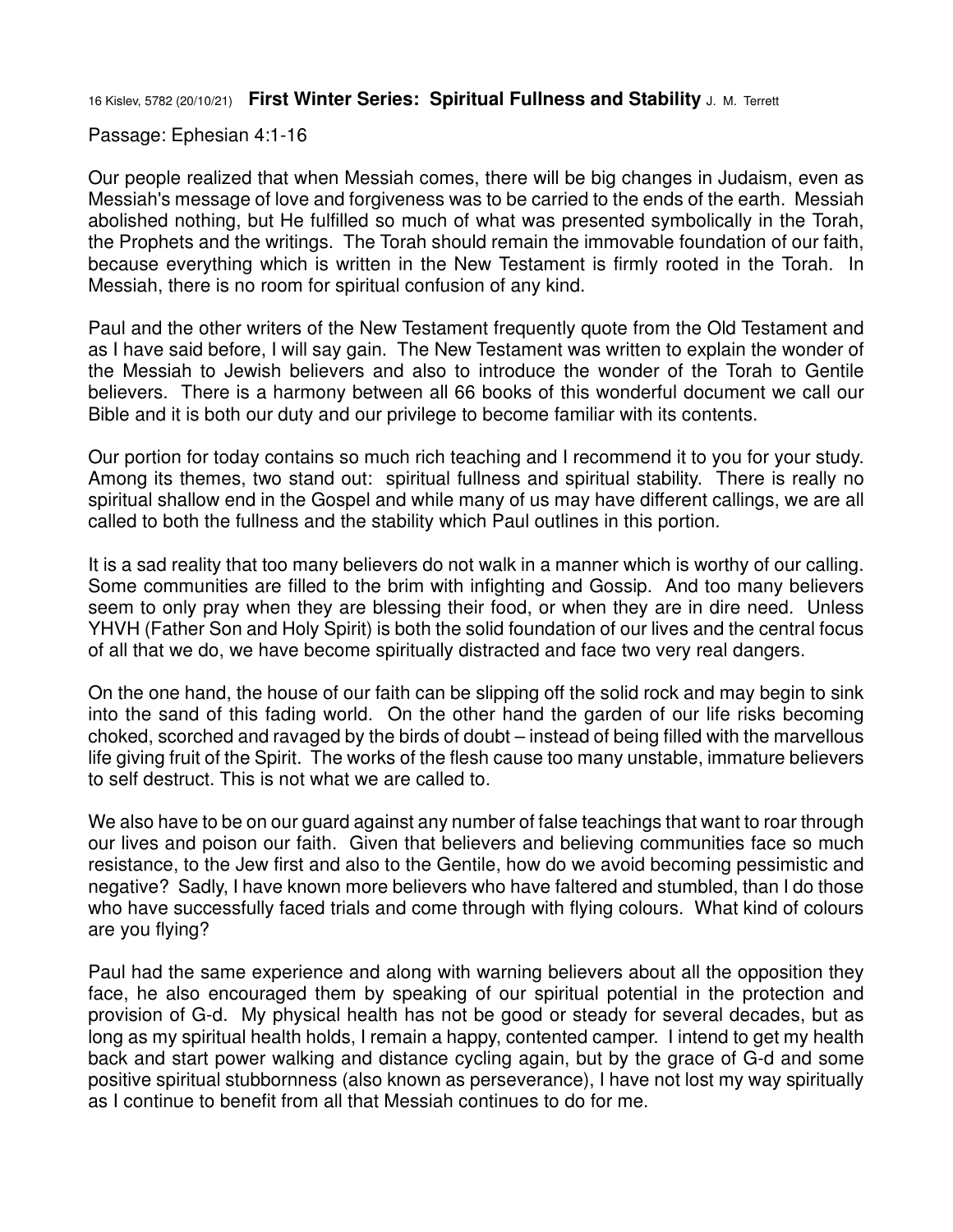Spiritual harmony is really important to the Messiah, as is maintaining high moral standards, based on the Bible. Five helpers in this objective are listed as humility, gentleness, patience love and peace. How are these spiritual staples doing in your heart and life? They remain congregational staples for B'nai Chayim. How strong is our bond of peace as we relate to each other? We may have some very unfortunate grumpy troublemakers who wander through our shul, but through it all, the righteous core of our community will remain strongly linked together in the bond of peace. How is your bond of peace holding up?

Next, Paul launches into a sevenfold description of things that are "only". He says that there is only one body – which we realize is made up of every generation of believers, to the Jew first and also to the Gentile. As well, even in this dark and spiritually polluted world, truly, there is only one Spirit. For some reason, Paul does not talk here about the angels that G-d sends to look over us, but there is only one Holy Spirit. Are you letting G-d's Spirit fill you and enrich your life?

He moves on to point out that there is only one hope – everlasting life in Messiah's eternal kingdom. He says that this is our vocation and our calling. We are Heaven bound, spirit filled pilgrims, blazing a shining path as we joyfully walk the bumpy straight and narrow, over tall mountains and through deep valleys. Because I am heaven bound, it doesn't matter what the three creeps throw at me – you know the enemy, the world and the flesh. In Messiah our lives should always be full of peace, even in the midst of pain and chaos (and the pandemic).

There is also only one L-rd, our G-d, who was born of a virgin, died on the cross, and was buried, only to rise after three days and ascend back to the Father. It is He who dwells in our hearts by faith and who walks with us every step of the way, from the moment we invite Him into our hearts until that glorious day, where we either graduate out of these feeble bodies or are snatched out of them when He returns to set up His Kingdom in a new Heaven on a new earth.

He alone possesses divinity and there are no other gods beside Him or above Him. There is only one genuine faith, based on the Gospel story which is found throughout the pages of the Holy Bible. There are not numerous paths to G-d – there is only one, because Yeshua is the Way, the Truth and Life. There is no access to the Father except through Him.

Further, there is only one immersion (baptism), which is our ritual death to this world and our ritual resurrection as we wait for the world which is to come. Splashing or dunking babies is not the biblical model and if you have only had this kind of nonsense happen to you, speak to me and we will arrange to dunk you!

He finishes with a double statement about YHVH. There is only one G-d and the trinity does not teach three gods, but describes a unique plural singularity and the composite oneness (echad) of our G-d. The gods of the nations are false, as are the pernicious teachings of evolution which denies the reality of G-d. He does not need either our permission or our agreement to exist and not believing in Him leaves you both without any means of invisible support or any true meaning and purpose as you wander through this life.

G-d is infinitely more certain than death and taxes. The tumultuous seething and howling of the nations is less than a minuscule (microscopic) drop in G-d's unlimited bucket! He is the real reality and His is the true truth which nothing can shake or sully.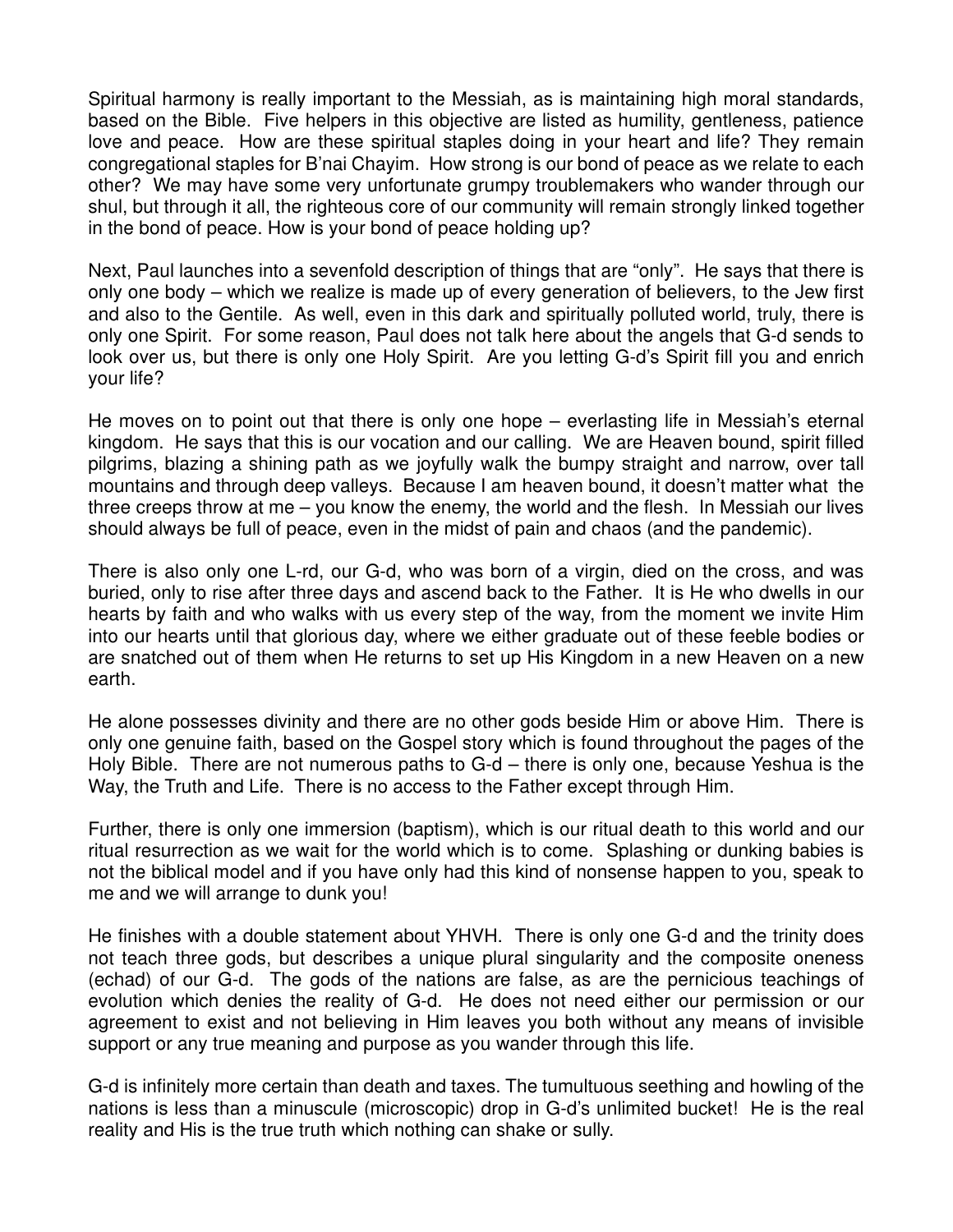How does all of this apply to believers, to the Jew first and also to the Gentile? Upon the foundation of such an incredibly solid and immovable spirituality, each of us is given grace according to the measure of the gift of Messiah. This does not mean than some of us are more important than others, for all of us are of great worth to our Heavenly Father. Are you aware of how precious you are to G-d? How is the gift of Messiah's grace working in your heart and life? We all have such incredible spiritual potential in our Messiah and we need to put it to full use to get the full benefit out of it. Lets fill our lives with fullness!

To finish his description of our G-d and Father, Paul says that He is above all, He is among all and He is in all. There are four fancy theological terms which are used to describe all the wonder of who G-d is: omniscient (all knowing), omnipotent (all powerful), omnipresent (everywhere) and He is immutable (forever unchanging). You know there are some pretty amazing technogadgets filling our world in this generation and now the sum total of human knowledge is doubling every few years, but it don't make no nevermind compared to the wonder and the fullness of the fathomless G-d we serve!

Paul goes on to describe the fivefold ministry which G-d has planted in our midst. There are first apostles (spiritual foremen with a clear picture of how to get things done in our ever changing world), then prophets (those who keep our eyes focused on the promises of G-d and who sometimes see far into the future. Encouragers who never give up), evangelists (those who answer questions and explain the truth of the Gospel and the Torah as they lead people to faith and keep them away from the lies of the world), pastors (shepherds who guide and protect the grumpy, stinky sheep and who would give their lives for them), and finally teachers (those who want to share their deep knowledge of the Word with us.

Now, some who say there is only a fourfold ministry – apostles, prophets, evangelists and teacher pastors, but G-d has placed excellent equippers in our midst so that we can joyfully and steadily grow and thrive on our journey through this life to our Father's Home in Glory.

In a very real sense we are all ministers to help one another reach the wonderful spiritual fullness we are called to reach in our wonderful Saviour and Messiah. Now there are some groups that preach spiritual perfection, which is a plateau where we cease to sin and can do no wrong. In the last days of the Roman Empire there was a cult where the people were divided into two groups: the initiated (initiate) and the illuminate (sinless enlightened ones).

The term illuminate is used in our world to falsely describe Jews and others who are trying to take over the world and who can prolong their lives by black magic. They do not exist and it was only a lie directed at the Jewish people in order to justify our destruction. Hitler and the Nazis believed it. If Jews really did run the world, it would be a better place, full of love and light! There is one Jew who is working to take over the world and we call Him the Messiah from Nazareth, but He will take things one step further. He will completely dissolve the entire cosmos as we know it and recreate it free of sin and death. And I say, the sooner the better!

While we wait, we are called to edify one another, so we can grow in faith and come to the full knowledge of Messiah. Paul even uses an amazing spiritual hyperbole (exaggeration) and says that all that G-d is doing in us and in our midst will one day bring us to the perfect stature of Messiah. Some cults teach that believers eventually come to share in the deity of G-d and are really just born again gods. This is a spiritual hyperbole which is describing a level of stability and maturity. Nothing more and certainly nothing less.